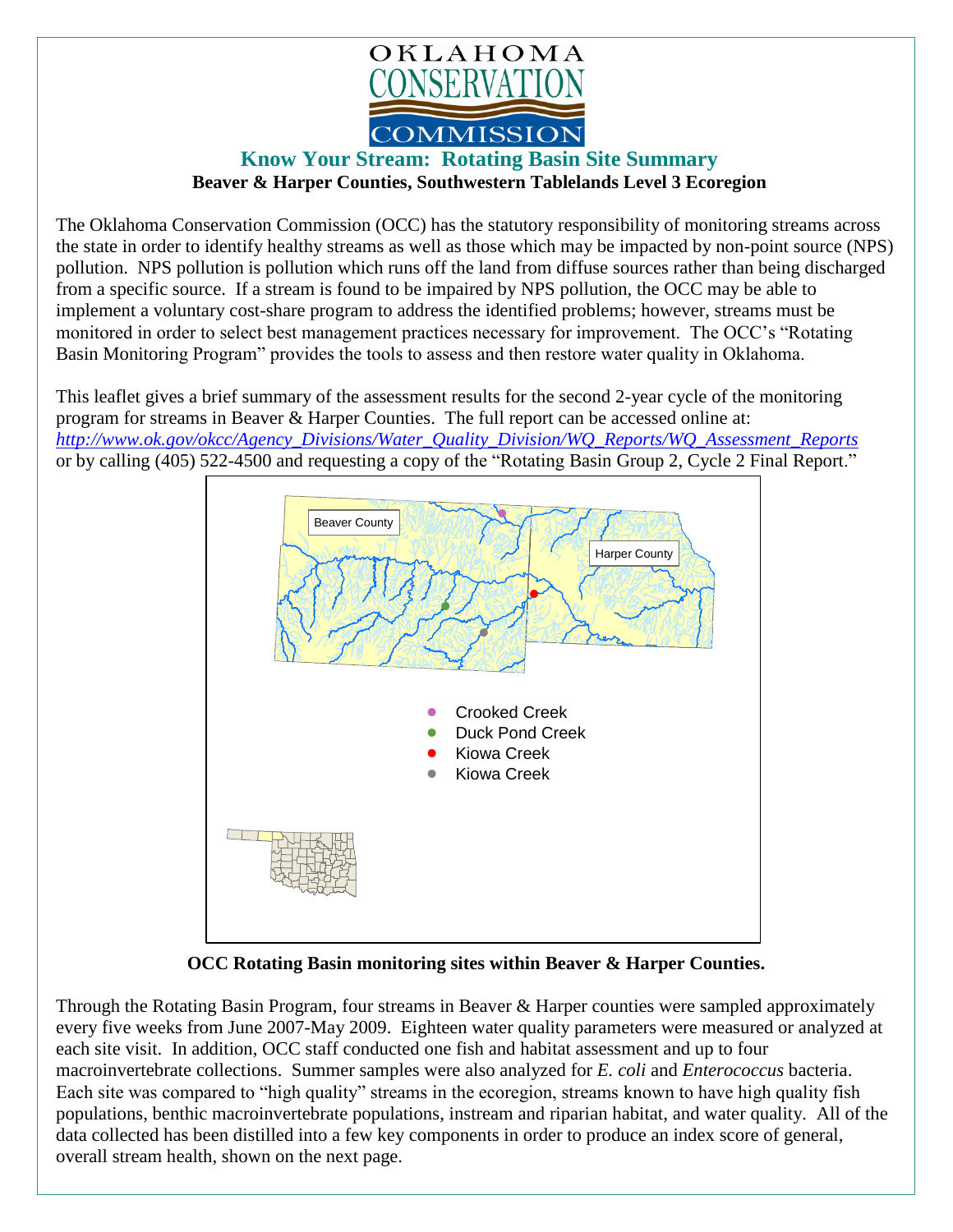**Summary of general stream health as determined by comparison to high quality streams in the Southwestern Tablelands ecoregion and by assessment using Oklahoma State Water Quality Standards***†***.**

|                                                                                                                                                                                                 |                                                  | <b>Good</b>                                      | <b>Moderate</b>                |                                  |
|-------------------------------------------------------------------------------------------------------------------------------------------------------------------------------------------------|--------------------------------------------------|--------------------------------------------------|--------------------------------|----------------------------------|
| moderate<br>good<br>poor                                                                                                                                                                        | <b>Kiowa Creek</b><br>(Harper<br><b>County</b> ) | <b>Kiowa Creek</b><br>(Beaver<br><b>County</b> ) | <b>Crooked</b><br><b>Creek</b> | <b>Duck Pond</b><br><b>Creek</b> |
| <b>Overall Stream Health</b>                                                                                                                                                                    | 45                                               | 45                                               | 41                             | 39                               |
| Phosphorus                                                                                                                                                                                      | 5                                                | 5                                                | 5                              | $5\overline{)}$                  |
| Nitrogen                                                                                                                                                                                        | 5                                                | 5                                                | 5                              | 5                                |
| Ammonia                                                                                                                                                                                         | 5                                                | 5                                                | 5                              | 5                                |
| Dissolved Oxygen                                                                                                                                                                                | 5                                                | 5                                                | 5                              | $5\overline{)}$                  |
| pH                                                                                                                                                                                              | 5                                                | 5                                                | 5                              | 5                                |
| Turbidity                                                                                                                                                                                       | 5                                                | 5                                                | 5                              | 5                                |
| Salts (chloride, sulfate, TDS)                                                                                                                                                                  | 5                                                | 5                                                | 5                              | $5\overline{)}$                  |
| Fish                                                                                                                                                                                            | 5                                                | 5                                                | 5                              | $\overline{3}$                   |
| Macroinvertebrates                                                                                                                                                                              | 5                                                | 5                                                | $\mathbf{1}$                   | $\mathbf{1}$                     |
| Instream/Riparian Habitat                                                                                                                                                                       | 5                                                | 5                                                | 5                              | $5\overline{)}$                  |
| Bacteria                                                                                                                                                                                        | $-5$                                             | $-5$                                             | $-5$                           | $-5$                             |
| Scale of 1-5 with 5 being the best                                                                                                                                                              |                                                  |                                                  |                                |                                  |
| 1=significantly worse than high quality sites<br>KEY:<br>3=not as good as high quality sites but not impaired<br>5=equal to or better than high quality sites<br>-5=impaired by state standards |                                                  |                                                  |                                |                                  |

**Note: Most streams in Oklahoma are impaired by at least one type of bacteria.**

**Kiowa Creek (Harper County) (OK720500-02-0130C):** This stream is comparable to high quality streams in the ecoregion for all parameters except bacteria. This is an outstanding stream.

**Kiowa Creek (Beaver County) (OK720500-02-0130K):** This stream is comparable to high quality streams in the ecoregion for all parameters except bacteria. This is an outstanding stream.

**Crooked Creek (OK620930-00-0100G):** This stream is comparable to high quality streams in the ecoregion for all parameters except for elevated bacteria levels and a macroinvertebrate community that was significantly worse than the high quality sites in the area.

**Duck Pond Creek (OK720500-02-0250F):** This stream is comparable to high quality streams in the ecoregion for most parameters. Bacteria levels were elevated, the fish community was of slightly lower quality and the macroinvertebrate community was significantly worse than the high quality sites in the area.

*† The use of Oklahoma Water Quality Standards to assess streams and the 2010 results are described in the DEQ's 2010 Integrated Report, accessible online at: http://www.deq.state.ok.us/wqdnew/305b\_303d/2010\_integrated\_report\_entire\_document.pdf*